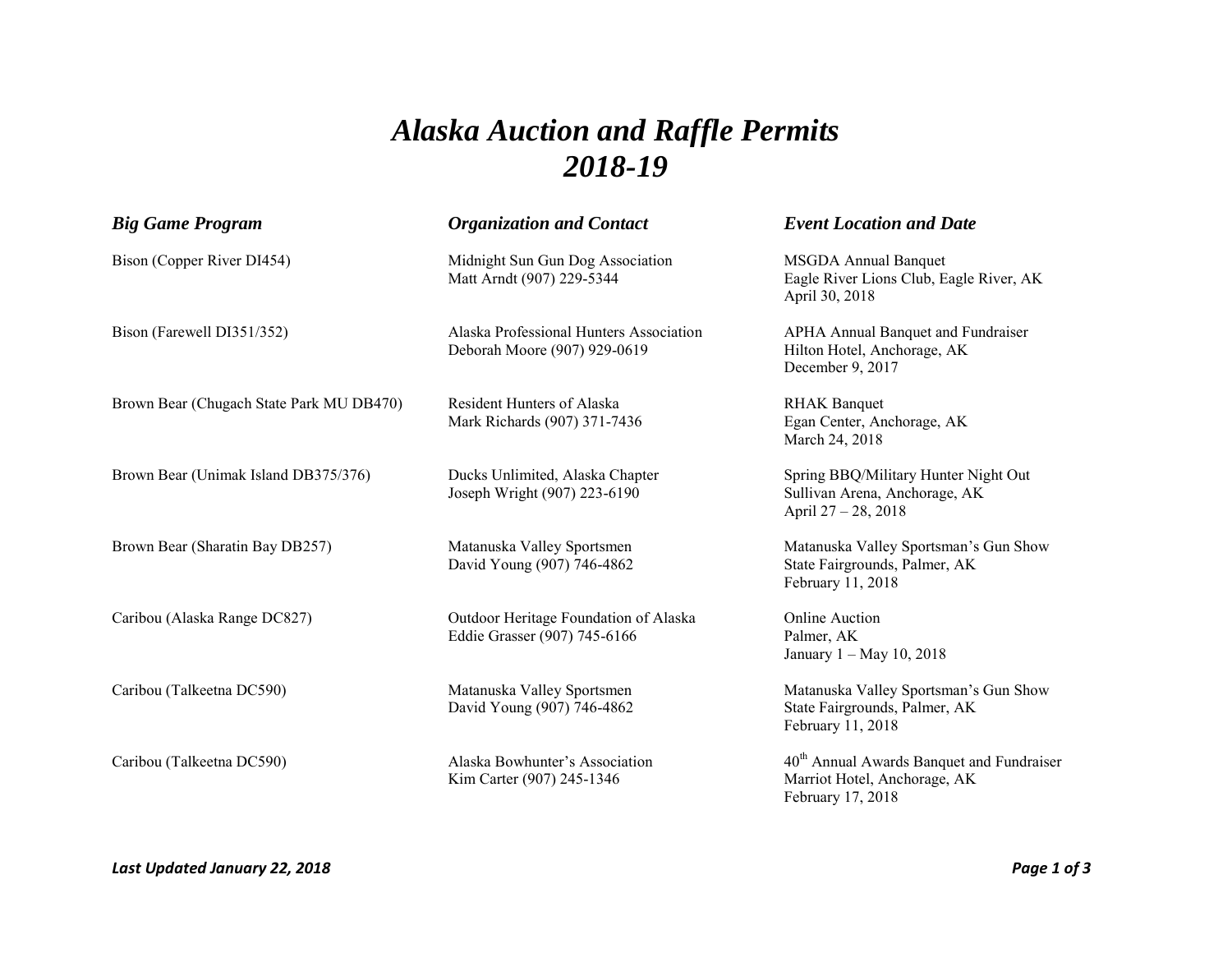| Dall Sheep (Delta CUA DS203/204)             | Wild Sheep Foundation, California Chapter<br>Beverly Valdez (650) 472-3889    | Annual Fundraising Dinner Gala<br>Sacramento California DoubleTree, Sacramento, CA<br>May 5, 2018                  |
|----------------------------------------------|-------------------------------------------------------------------------------|--------------------------------------------------------------------------------------------------------------------|
| Dall Sheep (Tok Mgt Area DS102/103)          | Safari Club International, Alaska Chapter<br>Stacee Kleinsmith (907) 980-9018 | 2018 Hunter Expo & Sportsmen's Banquet<br>Dena'ina Convention Center, Anchorage, AK<br>February $23 - 24$ , $2018$ |
| Dall Sheep (Western Chugach SS143)           | Alaska Wild Sheep Foundation<br>Kevin Kehoe (907) 868-8821                    | 2018 WSF Annual Convention Sheep Show<br>Peppermill Resort, Reno, NV<br>January 18 - 20, 2018                      |
| Elk (Etolin Island DE318-323)                | Resident Hunters of Alaska<br>Mark Richards (907) 371-7436                    | <b>RHAK Banquet</b><br>Egan Center, Anchorage, AK<br>March 24, 2018                                                |
| Elk (Raspberry/Afognak Island DE702-723)     | Alaska Wild Sheep Foundation<br>Kevin Kehoe (907) 868-8821                    | 2018 Alaska WSF Annual Banquet<br>Dena'ina Convention Center, Anchorage, AK<br>April 14, 2018                      |
| Elk (Raspberry Island DE706)                 | Alaska Bowhunter's Association<br>Kim Carter (907) 245-1346                   | 40 <sup>th</sup> Annual Awards Banquet and Fundraiser<br>Marriot Hotel, Anchorage, AK<br>February 17, 2018         |
| Moose (Matanuska River North DM407)          | Matanuska Valley Sportsmen<br>David Young (907) 746-4862                      | Matanuska Valley Sportsman's Gun Show<br>State Fairgrounds, Palmer, AK<br>February 11, 2018                        |
| Moose (Koyukuk DM823-830)                    | Midnight Sun Gun Dog Association<br>Matt Arndt (907) 229-5344                 | <b>MSGDA Annual Banquet</b><br>Eagle River Lions Club, Eagle River, AK<br>April 30, 2018                           |
| Moose (Turnagain Arm DM210)                  | Ducks Unlimited, Alaska Chapter<br>Joseph Wright (907) 223-6190               | Spring BBQ/Military Hunter Night Out<br>Sullivan Arena, Anchorage, AK<br>April 27 - 28, 2018                       |
| Moose (Delta Junction Management Area DM795) | Safari Club International, Alaska Chapter<br>Stacee Kleinsmith (907) 980-9018 | 2018 Hunter Expo & Sportsmen's Banquet<br>Dena'ina Convention Center, Anchorage, AK<br>February $23 - 24$ , 2018   |